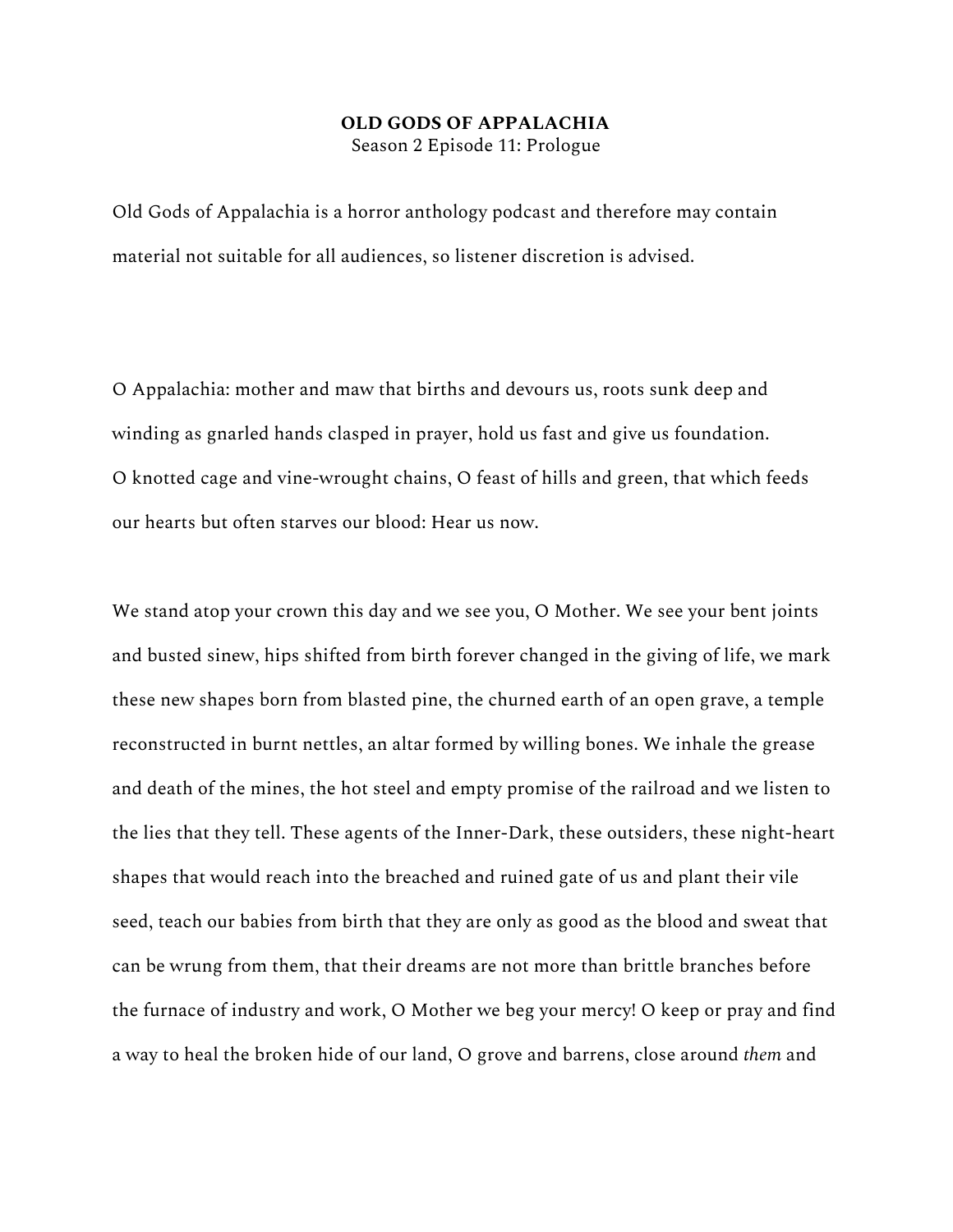mislead *them*, make them understand the true meaning of *lost*. Sunless hungry soil, O sleeping chasm, O empty, empty belly, be still! Be filled!

O, Appalachia, can't you see? We've come home.

[The Land Unknown: Hollow Heart Version by Landon Blood] *A cold wind calls, and so I follow, No time to rest these weary bones, I hear her song and my heart goes hollow, Best not to walk these woods alone, Best stick to the roads, stay out of the shadow, Best get on home, best to leave them ghosts alone*…

If the coal mines of Appalachia are the gullet and belly of the Beast, then the iron ribbons of the Clinchfield Railway are its rust-encrusted tongue. Stretching out long from holler to hill to valley, rolling forth like Elija's chariot, hauling the bituminous bounty carved from the gut of the mountain into a world to be turned into heat, light, and soot. Clouds of earth swallowed and crushed dead and compressed time burned to keep the darkness away, all while sealing in the sky and just drawing it closer.

But as much as they carry coal and the bones of the earth, these rattling cars often ferry forth those who seek bigger dreams outside the cradle of the green and the shadow of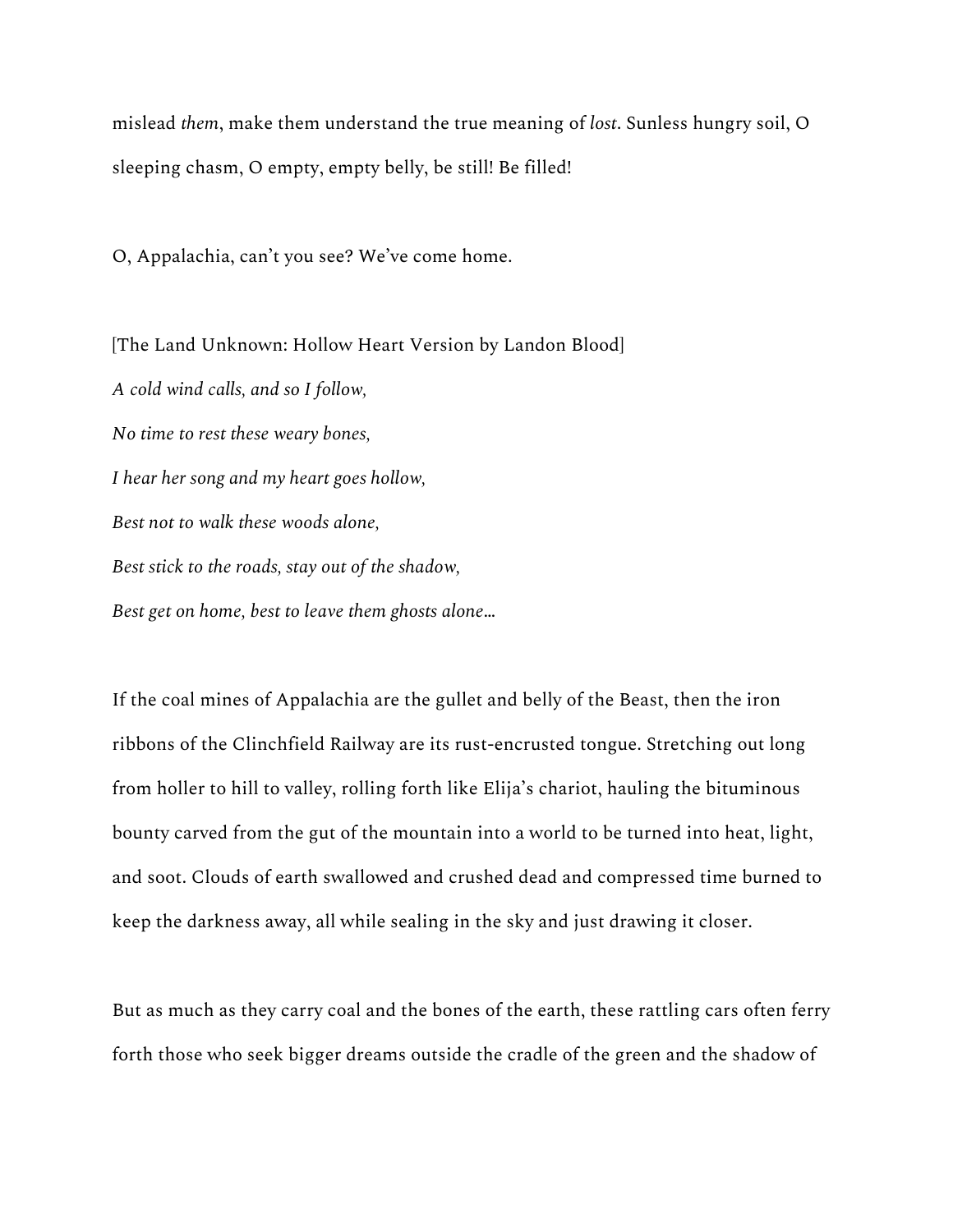shortened days. Those who are loved and prayed for and sent on their way with a sack lunch and steamer trunk, boarding a train that might carry them to live out their dreams – or just to pass into the next life or death. And as all roads run both ways, those iron rails bring forth Things and men, bring them *to* these hills from elsewhere as well. Some are just good-hearted souls looking for work and a place to carve out their own, and others are… not. Others who are just that: Others.

Now, not in the way of skin, tongue, or self, but Others in the way of being made apart from the world of sun and light and the Green. Others called by Those Who Sleep Beneath as acolytes or allies – or in some cases, even kin.

So mind who you meet out by the tracks, family, mind well.

Somewhere on this mount tonight there is a child clenching his teeth against tears like a bear trap. There is a boy who is terrified of being a man because in his time and place, it is a man's job to die. For that child there will be no sleep. He will rise knowing he was not meant to, and that boy will go home late to his mama and a supper he cannot eat. He'll watch his daddy ache and groan his way to his chair on the front porch to smoke, watch him look longingly at the main road for death to ride up and take away the hurt. See, that's his job: to work, and then die.

This child will know he has failed his daddy somehow as he failed to die like a man in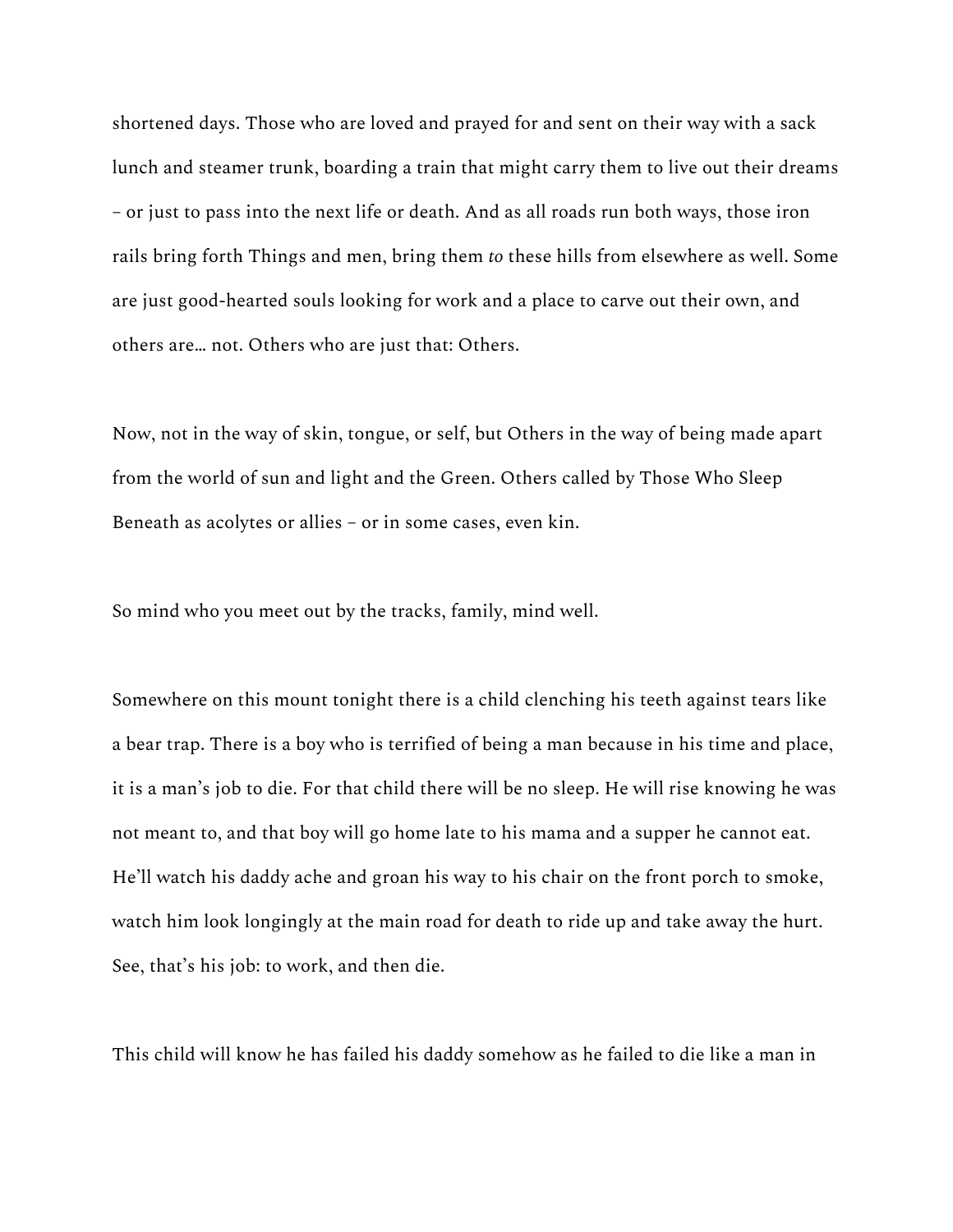the mines or on the tracks or even in some fool's war somewhere else, because he has died already. Fell down on a carpet of pine needles in the kaleidoscope shadows of the grove, the water of the reservoir and the gray-green overhead mixing the tinny smell of fish and turpentine. The setting sun painting everything an almost-indigo. And the sound of the rest of them running away, any words they might have left him dissolved into the panting breath of boys who knew there'd be trouble. His body cooling as the lakeside earth leached his bones cold.

He should have stayed right there 'til they found him pale and empty, took him home for his mommy and daddy to bury, let the church not talk about how many children are in the ground out back. It had been a whole year since the last one, anyway, but they shoulda found him and put him with the rest, but he didn't die on their land or in the woods behind the house or in any dangerous place a boy might fearlessly play… he died in the Pines, and they never found him. *She* did.

For sisters, loneliness is a different bird entire. It nests under the breastbone, a hard but brittle place where the ache for family is born. An ache that runs like rusty barbed wire into the blackness trying to connect to the next fence post of blood and shared stories, but it always feels too far. In the valley, there sleeps a woman who dreads the night but does not fear it. For her, a quiet house is its own kind of hell, a prison built for ghosts that haven't learned to stop dying yet. As grateful as she is to have it, she'd almost burn it down if it could make her sleeping skin feel seen. Paint her bare, sweat-smeared chest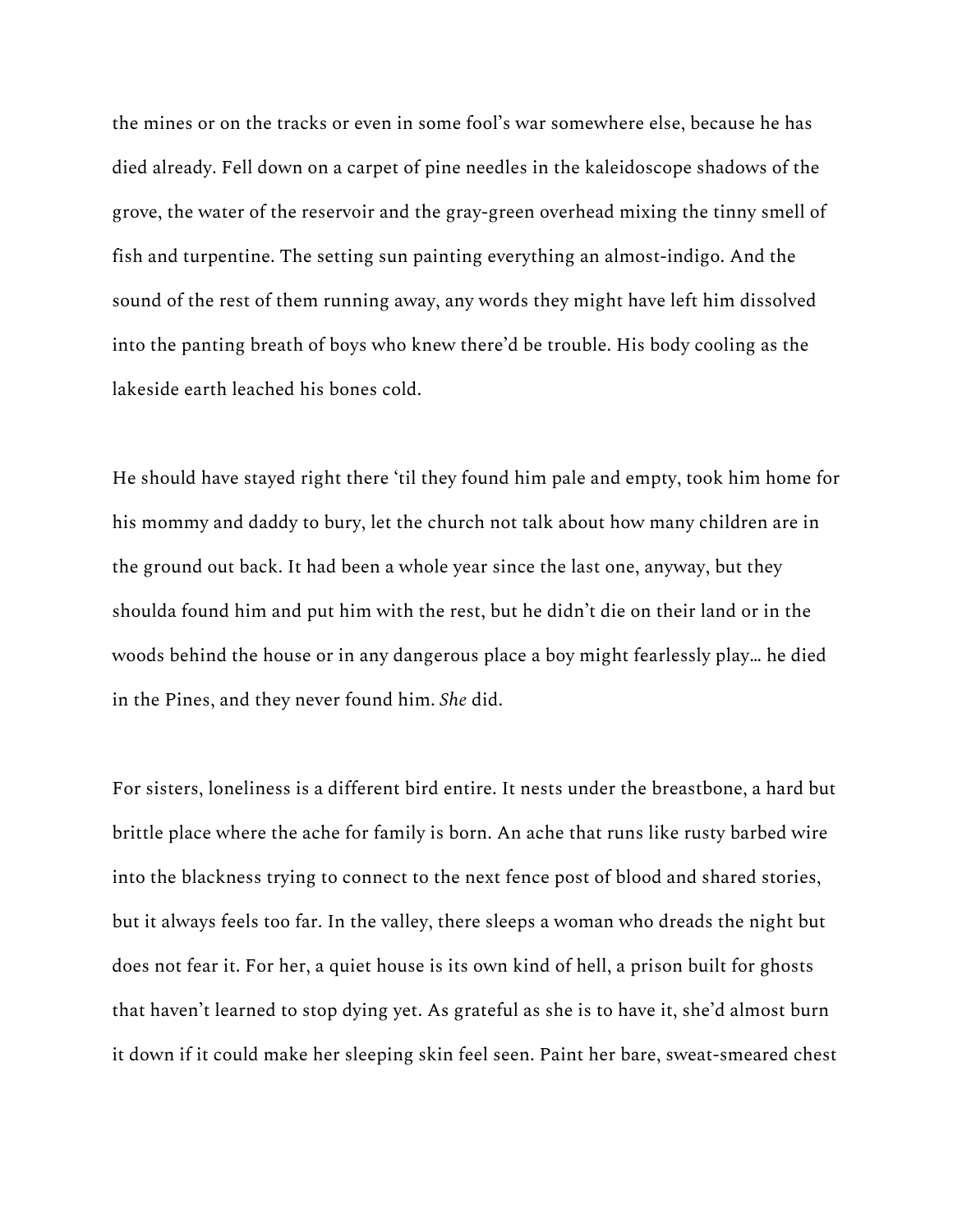with the ashes and mark her for the coming harvest, beg the sky to crack and the earth to yield forth a bounty of unbloomed death, pine-bound flower bulbs that reach for the cold kiss of the moon for fear that the sun might wither them. She knows the name of every haint in these woods and fears nary a one of them. But without kin to stand beside her, she might as well be one herself.

The Quiet, though, well that's something else. The Quiet has a whole bunch of names. None of them I'll spell for you so you can't tell it to go home or to hell or anywhere else, it just sits there. Drinking up your sleep like a skeeter sucking blood, leaving itchy spots you'd scratch into open wounds if you could reach them. The nights in the Quiet are harder for her than most, but don't worry, family, ain't nobody gonna be sleeping before too long.

As I've told you before, there are places in this world that humanity was never meant to see, but y'all came anyway. Y'all, the people before you, pushing into the darkness and through the green, carving up the land and parceling it out to outsiders. We cry out in lamentation and calamity and beg the unheeding heavens for mercy, so shocked to find what we have so clearly sought. The lands that were meant to remain unseen and unknown shrink by the day.

And that's where we find ourselves this time, down in the valley where the shadow is the bluest, and we are in the pines in the Pines, where the sun don't ever shine, and we'll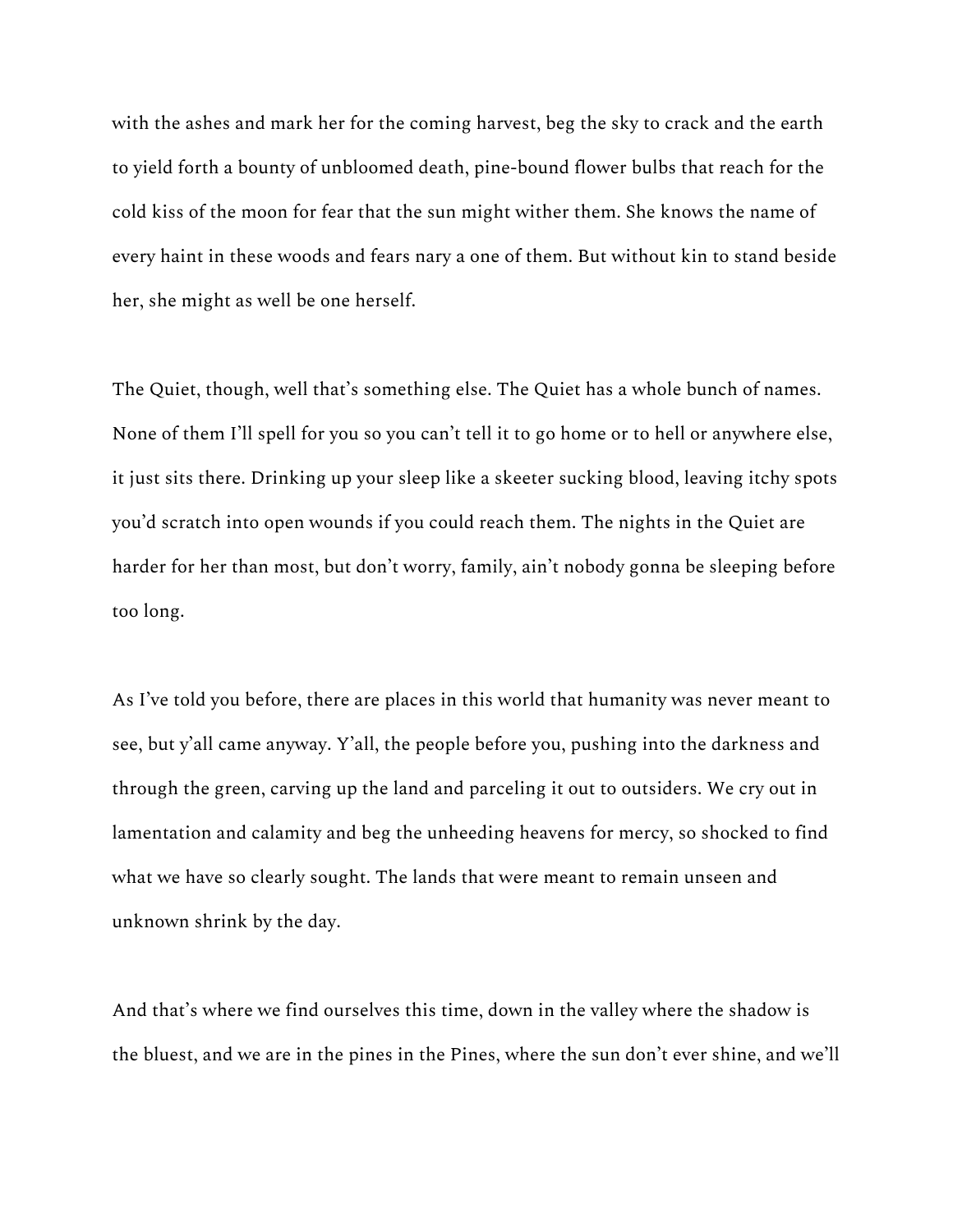shiver the whole night through.

Oh my let's go, family. Let's go.

[Into the Pines (traditional) performed by Keena Graham] *Hey girl, hey girl, don't lie to me Tell me, where did you sleep last night? In the pines, in the pines Where the sun never shines I shiver the whole night through*…

Welcome home, family. Welcome to Season 2 of Old Gods of Appalachia, In the Pines. It has been a long time coming, and it is so good to be in the presence of family once again, is it not? Raise a hand and say 'Amen,' church, yes indeed! We missed y'all. In this season, we promised you a close and intimate walk with death, and we know what you're saying: "Steve, Cam, last season y'all killed a whole lot of people." And that's true. But this time around it's gonna be a smaller, more personal story. You'll see how it goes; I think you're gonna enjoy yourselves.

And family, so as it was so let it be again. Please complete your social media ritual and follow us on Facebook and Instagram as Old Gods Of Appalachia, tweet into the